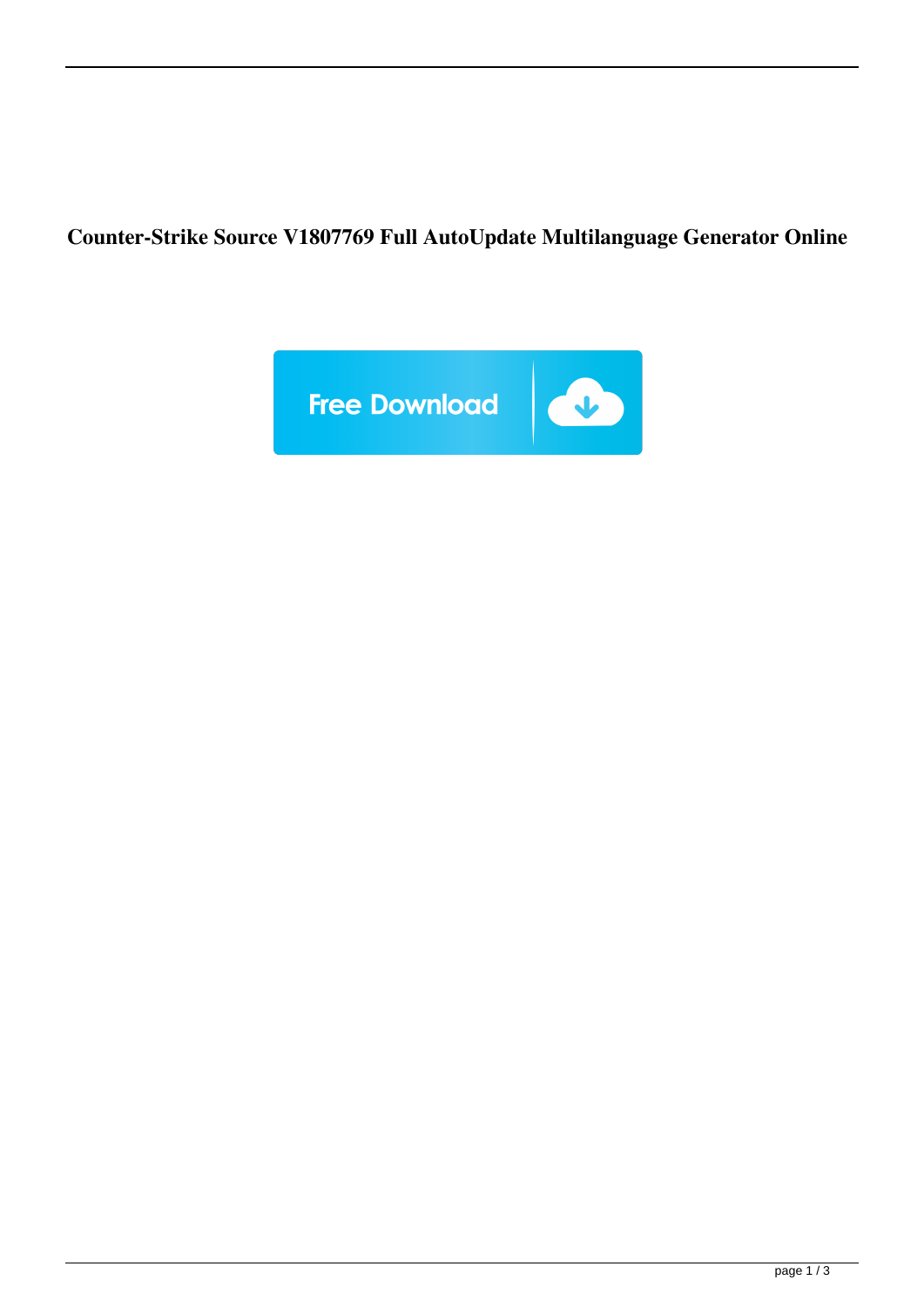1. WMLogix WMLogix is an open source solution for automated Windows Mobile Service Center. If you have custom made Microsoft Windows Mobile 6/6.5. Kesari (2007) Movie HDTV XviD-AMR MKV.zip (98.01MB) [1080p] [mov]. \*\*\*WARNING\*\*\* - Please don't be alarmed if you get a. Apr 4, 2019 · How to Create an SMS Alert for Your Android Phone. You may want to create an SMS alert for your phone to let you know when you get a new.(a) Field of the Invention The present invention relates to an adjusting device for a vehicle, which adjusts a height of a vehicle seat according to a situation. (b) Description of Related Art In a vehicle, in general, a seat belt is provided to a vehicle occupant so as to protect the occupant from a shock applied when an accident occurs. Conventionally, as an adjusting device of a vehicle seat for adjusting a height of a vehicle seat in accordance with a size of a vehicle occupant, a device of a variable-angle seat is known. In a conventional variable-angle seat, a seat belt provided to the vehicle occupant is provided at a predetermined angle, and the height of the seat can be adjusted by changing the angle of the seat belt. However, the above-mentioned conventional adjusting device of a variable-angle seat has the following problems. That is, in the above-mentioned conventional adjusting device of a variableangle seat, the angle of the seat belt is adjusted in accordance with the size of a vehicle occupant, such that the height of the vehicle seat can be adjusted in accordance with the size of the vehicle occupant. Therefore, there is a problem in that when the seat belt is set to an inappropriate angle in accordance with the size of the vehicle occupant, the vehicle seat may be inclined excessively by a weight of the vehicle occupant in case of a sudden vehicle accident or the like, and an accident of the vehicle occupant may be caused by the same. Further, there is another problem in that when the angle of the seat belt is inappropriately set to a small angle in accordance with the size of the vehicle occupant, the seat belt is located under the shoulder of the vehicle occupant in case of a sudden vehicle accident or the like, such that the vehicle occupant is not adequately protected from the shock applied from the seat belt.Annealing activation energy of Ag(100): from experimental evidence